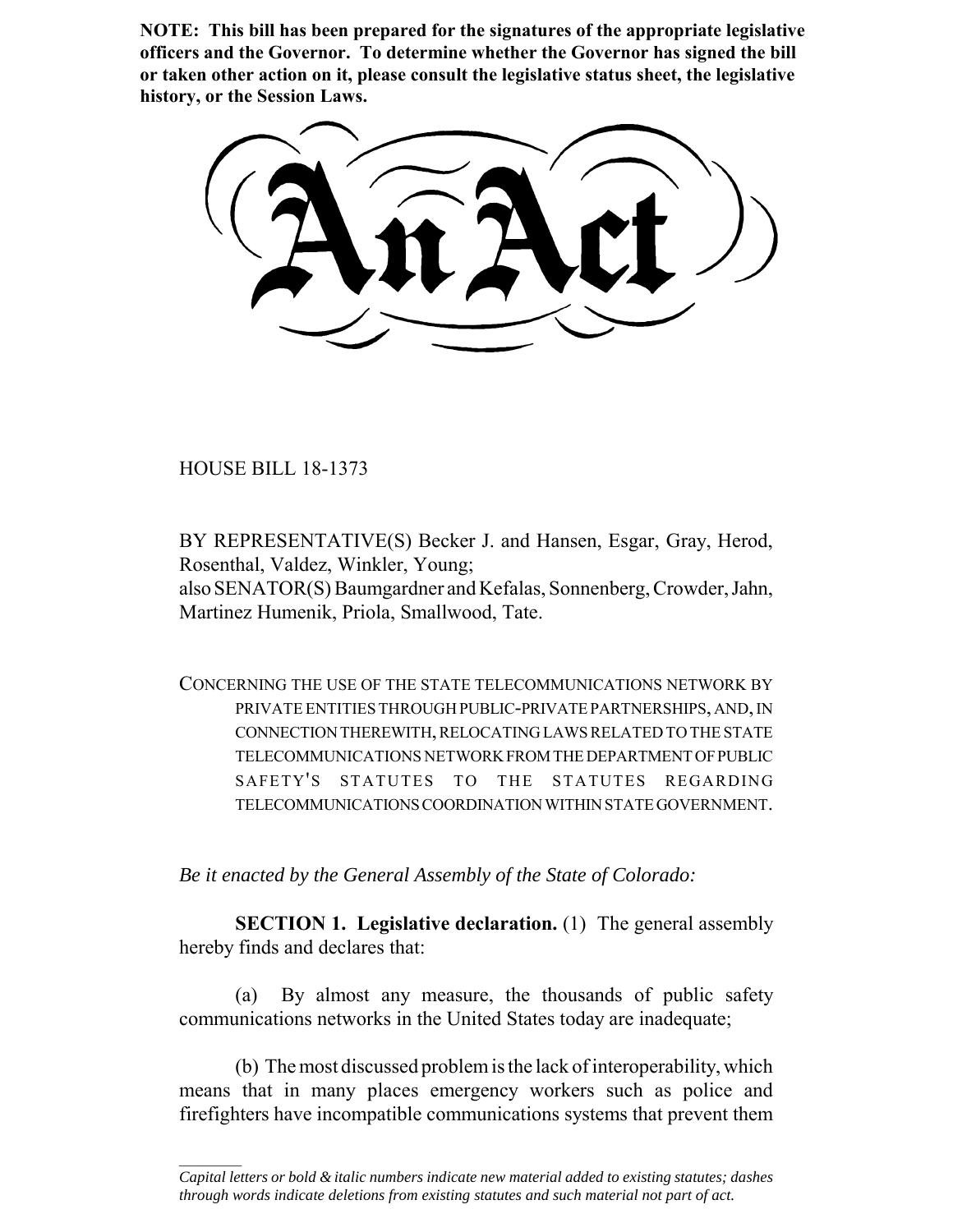from interacting with one another;

(c) Current public safety infrastructure is also unnecessarily expensive because all these independent and overlapping networks require an order of magnitude more towers than would otherwise be needed; and

(d) There is an opportunity to approach these problems by considering public-private partnerships, which the general assembly encourages the department of public safety to study and contemplate.

**SECTION 2.** In Colorado Revised Statutes, **amend with amended and relocated provisions** 24-37.5-501 as follows:

**24-37.5-501. Powers, duties, and functions concerning telecommunications.** (1) **[Formerly 24-33.5-223 (1)]** In order to more efficiently support the efforts of state departments, state institutions, state agencies, and law enforcement and public safety political subdivisions, and to better serve the public, there is authorized to be established a state telecommunications network, the construction, maintenance, and management of which shall be under the supervision of the state telecommunications director CHIEF INFORMATION OFFICER, IN CONSULTATION WITH THE CHIEF OF THE COLORADO STATE PATROL.

(2) The chief information officer shall appoint assistants, clerical staff, and other personnel as may be necessary to discharge the duties and responsibilities set forth by this part 5.

**SECTION 3.** In Colorado Revised Statutes, 24-37.5-502, **add with amended and relocated provisions** (4.5) as follows:

**24-37.5-502. Duties and responsibilities.** (4.5) **[Formerly** 24-33.5-223 (2)] (a) The state telecommunications director CHIEF INFORMATION OFFICER is authorized, SUBJECT TO THE BUDGET REQUEST REQUIREMENTS SET FORTH IN SECTIONS 2-3-208 AND 24-37-304(1)(c.3) AND subject to appropriation by the general assembly, to purchase or lease any real estate, buildings, and property necessary to the operation or development of the telecommunications network, and to use any available facilities and telecommunications equipment of any state agency or institution, and, if necessary, to provide for the construction of the network.

PAGE 2-HOUSE BILL 18-1373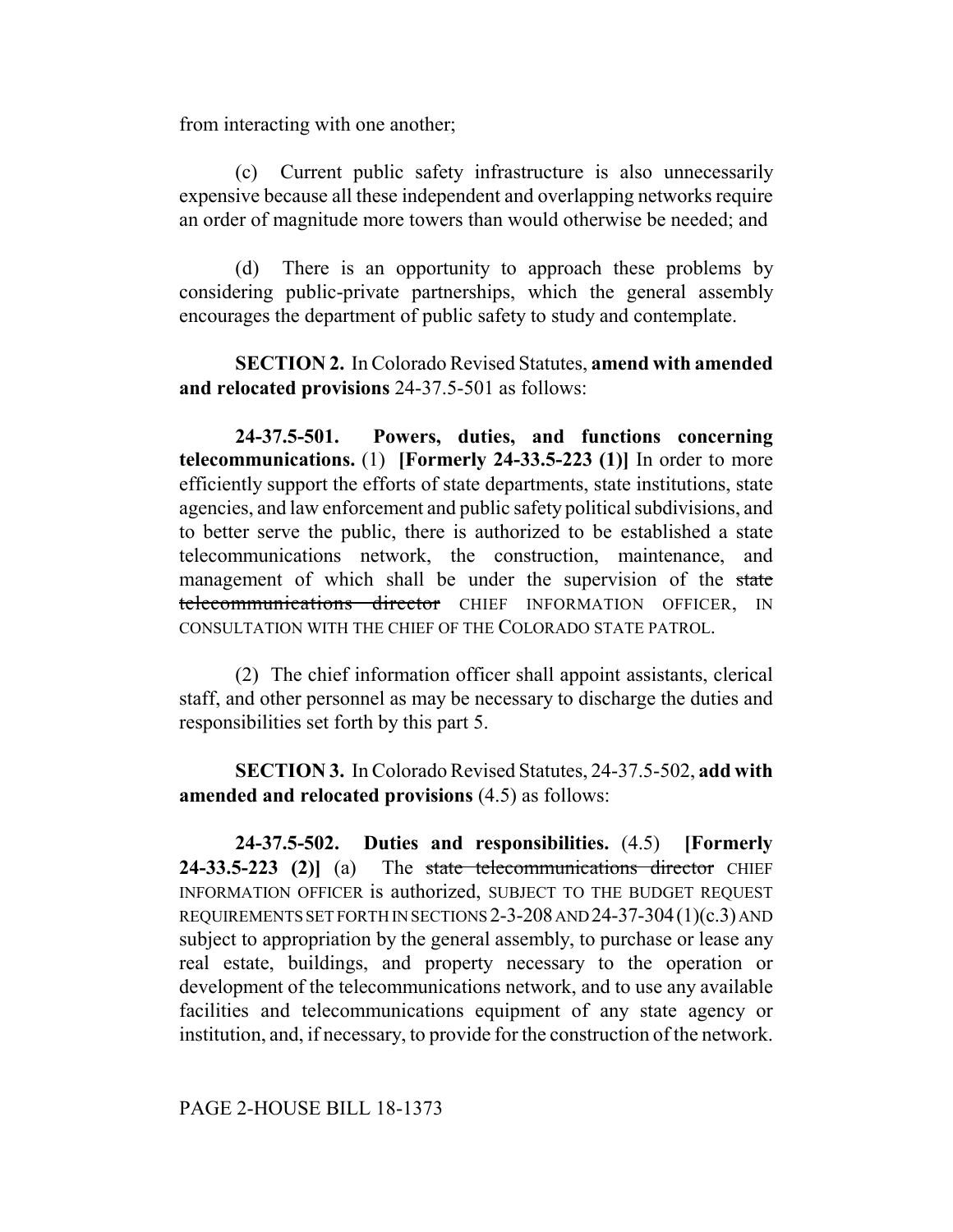(b) The facilities of the network shall be made available for the use of:

(I) State departments, state institutions, state agencies, and law enforcement and public safety political subdivisions of the state;

(II) Other local, state, and federal governmental entities or public safety-related nonprofit organizations that directly support any agency described in subparagraph (I) of this paragraph (b) SUBSECTION  $(4.5)(b)(I)$ OF THIS SECTION and that:

(A) May be requested to support the purposes expressed in section  $24-37.5-502(1)(c)$  and  $(1)(e)$  SUBSECTION  $(1)(c)$  AND  $(1)(e)$  OF THIS SECTION and aggregate telecommunications service requirements of any public office described in section 24-32-3001 (1)(h); or

(B) Make donations, grants, bequests, and other contributions to the public safety communications trust fund pursuant to section 24-37.5-506  $(2)(b)$ ; OR

(III) (A) PRIVATE ENTITIES THROUGH PUBLIC-PRIVATE PARTNERSHIPS CONSIDERED, EVALUATED, AND ACCEPTED BY THE CHIEF INFORMATION OFFICER; EXCEPT THAT ANY NEGOTIATED LEASE RATES MUST BE BASED ON LOCAL MARKET-BASED LEASE RATES IN THE AREA.

(B) LEASE REVENUES FROM PUBLIC-PRIVATE PARTNERSHIPS ENTERED INTO PURSUANT TO SUBSECTION  $(4.5)(b)(III)(A)$  OF THIS SECTION MUST BE CREDITED AS FOLLOWS: SEVENTY-FIVE PERCENT TO THE PUBLIC SAFETY COMMUNICATIONS TRUST FUND FOR IMPROVEMENTS TO THE STATE TELECOMMUNICATIONS NETWORK AND TWENTY-FIVE PERCENT TO THE PUBLIC SCHOOL CAPITAL CONSTRUCTION ASSISTANCE FUND CREATED IN SECTION 22-43.7-104 FOR TECHNOLOGY GRANTS ALLOWED IN SECTION 22-43.7-109 (13).

(c) Nothing in this section shall be construed to allow the state telecommunications director to purchase or lease any real estate, buildings, and property necessary to the operation or development of a telecommunications network for other than state departments, state institutions, state agencies, law enforcement and public safety political subdivisions, and the entities described in subparagraph (II) of paragraph

PAGE 3-HOUSE BILL 18-1373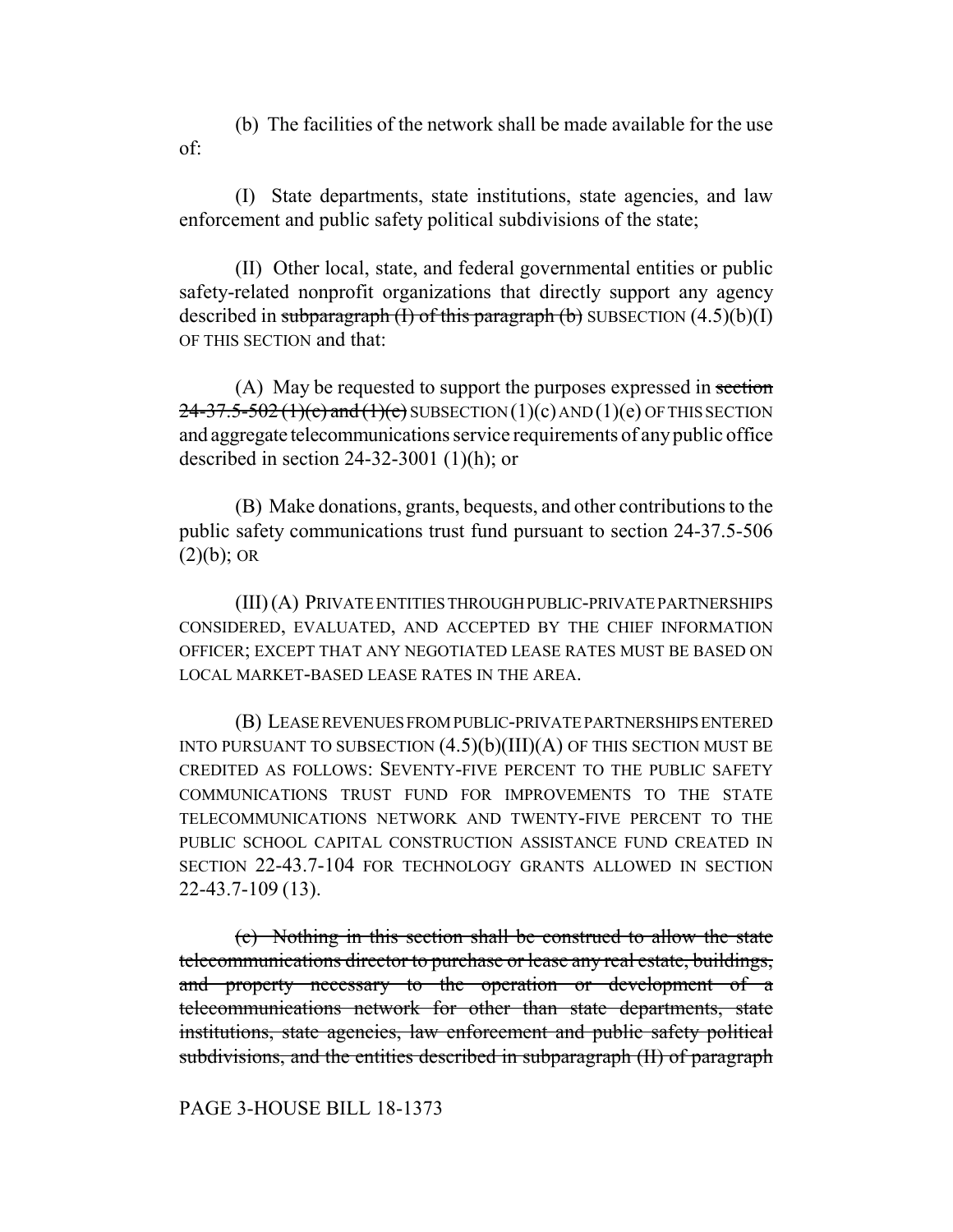(b) of this subsection (2), nor to allow for the resale and sharing of services.

**SECTION 4.** In Colorado Revised Statutes, 24-37.5-505, **add with amended and relocated provisions** (3) as follows:

**24-37.5-505. Service charges - pricing policy.** (3) **[Formerly 24-33.5-223 (3)]** All expenses of dispatchers and other necessary employees used in connection with the operation of the law enforcement radio system within the state telecommunications network shall be paid by The chief of the Colorado state patrol SHALL PAY ALL EXPENSES OF DISPATCHERS AND OTHER NECESSARY EMPLOYEES USED IN CONNECTION WITH THE OPERATION OF THE LAW ENFORCEMENT RADIO SYSTEM WITHIN THE STATE TELECOMMUNICATIONS NETWORK in the same manner as expenses of other employees of said patrol are paid.

**SECTION 5. Repeal of relocated provisions in this act.** In Colorado Revised Statutes, **repeal** 24-33.5-223.

**SECTION 6.** In Colorado Revised Statutes, 43-1-1202, **amend**  $(1)(a)(IV)$  as follows:

**43-1-1202. Department powers - definition.** (1) Notwithstanding any other law, the department may:

(a) Solicit and consider proposals, enter into agreements, grant benefits, and accept contributions for public-private initiatives pursuant to this part 12 concerning any of the following:

(IV) (A) Promotion of private investment in traffic operations centers, use of telecommunications, use of telecommuting to reduce transportation demand, conversion of defense technologies to civilian transportation uses, operational efficiency on urban and rural roads, and electronic payment for transportation services;

 $(B)$  FOR PURPOSES OF THIS SUBSECTION  $(1)(a)(IV)$ , "TELECOMMUNICATIONS " DOES NOT MEAN THE STATE TELECOMMUNICATIONS NETWORK DESCRIBED IN PART 5 OF ARTICLE 37.5 OF TITLE 24.

**SECTION 7. Act subject to petition - effective date.** This act

PAGE 4-HOUSE BILL 18-1373